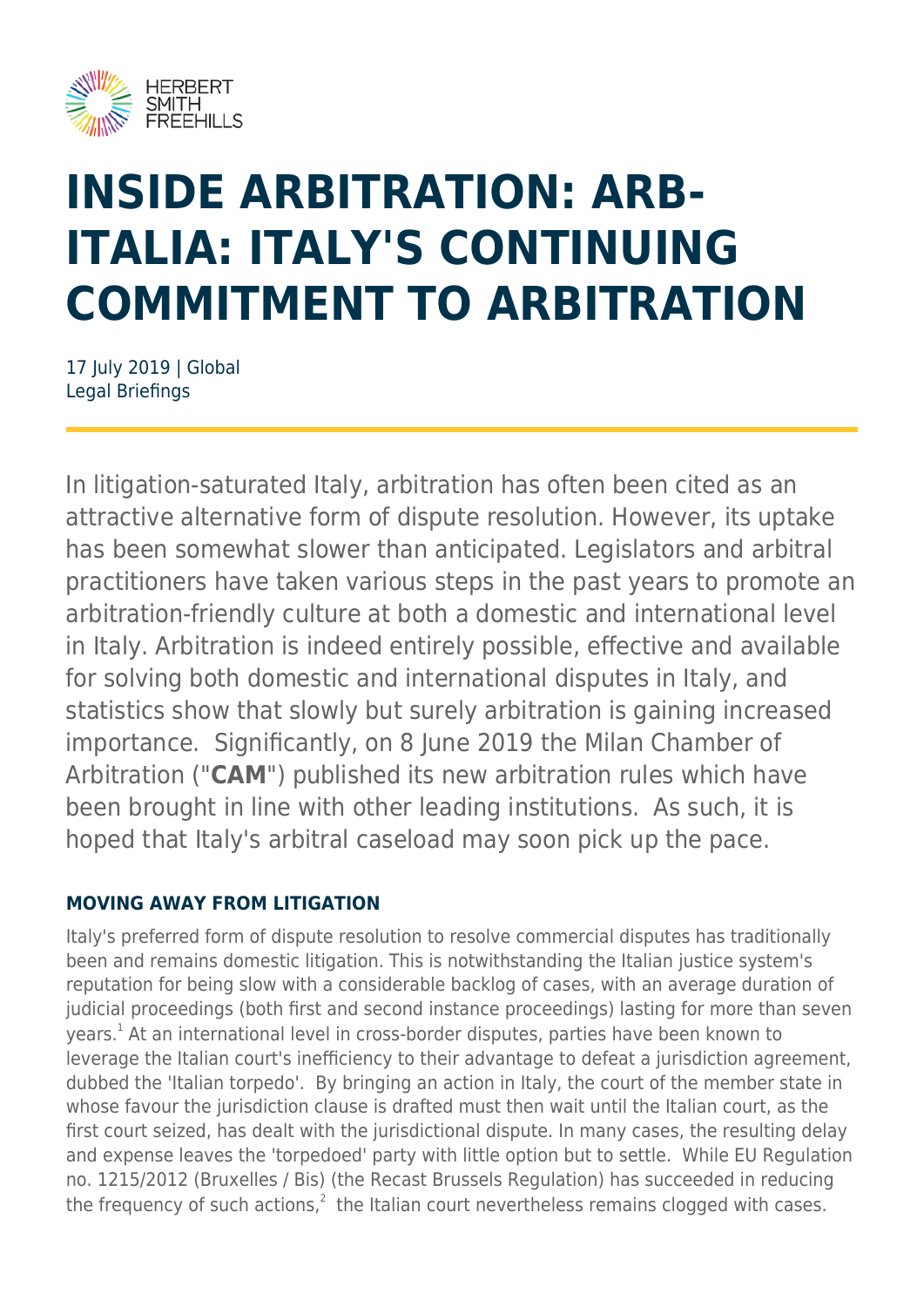Arbitration is an obvious alternative route to the oversubscribed and inefficient Italian court. Consequently, arbitration is of particular growing importance and interest in Italy, and is becoming more widely used than in previous decades.

### **ITALY'S ARBITRATION LAW**

Arbitration is practised in Italy at both a domestic and international level. While the Italian arbitration legislation is not expressly based on the UNCITRAL Model Law, its principles are nevertheless incorporated.<sup>3</sup>

The law governing Italian arbitration is found in Book IV, Section VIII of the Italian Code of Civil Procedure ("**CPC**"). Articles 806 to 840 of the CCP apply to all arbitral proceedings which are seated in Italy. An arbitration will be deemed to be "international" where the parties to the proceedings have different nationalities or are domiciled in different countries, provided that the arbitral seat is within Italy. All other arbitrations with their seat in Italy will be deemed "domestic". Italian parties are free to choose a seat of arbitration other than in Italy.

The CPC provides for two 'types' of arbitration in Italy: arbitrato rituale ('formal' arbitration) and arbitrato irrituale ('informal' arbitration). Arbitrato rituale is by far the most common and ordinary type of arbitration in Italy. These proceedings are governed by the CPC and, as with any normal arbitral procedure, the aim of arbitrato rituale is to produce an enforceable award at the end of the proceedings. Arbitrato irrituale, on the other hand, is a unique and alternative procedure which results in a contractually binding, but not enforceable, award. If a party does not comply with the *arbitrato irrituale* award, the other party can start legal proceedings before the competent court of first instance for breach of contract against the breaching party.<sup>4</sup>

All provisions in the CPC governing arbitration are mandatory for Italian-seated arbitrations. However, parties are free to determine the rules of the arbitration and also the language, provided that they comply with the due process requirement, namely the equal right of the parties to be heard and to defend themselves.

Various Italian bodies/institutions now offer sophisticated sets of procedural rules aimed at attracting domestic and international parties. The most prominent example of this is the CAM which can conduct arbitrations entirely in English. The Piedmont Arbitration Chamber is also gaining recognition, although we understand that this is currently an Italian-language only institution. International arbitrations seated in Italy are usually administered by the CAM or the ICC. "Ad-hoc" arbitrations, where the arbitration has no additional procedural rules and is run purely according to the provisions contained in the CPC, are relatively common in Italy. Arbitrators are mostly prevented by the CPC from granting interim relief, but preliminary relief and interim measures in support of arbitration can be requested from the Italian courts.

*"The key difference in which the CPC rules apply to domestic and international arbitrations is found in the way domestic and international arbitral awards are recognised and enforced."*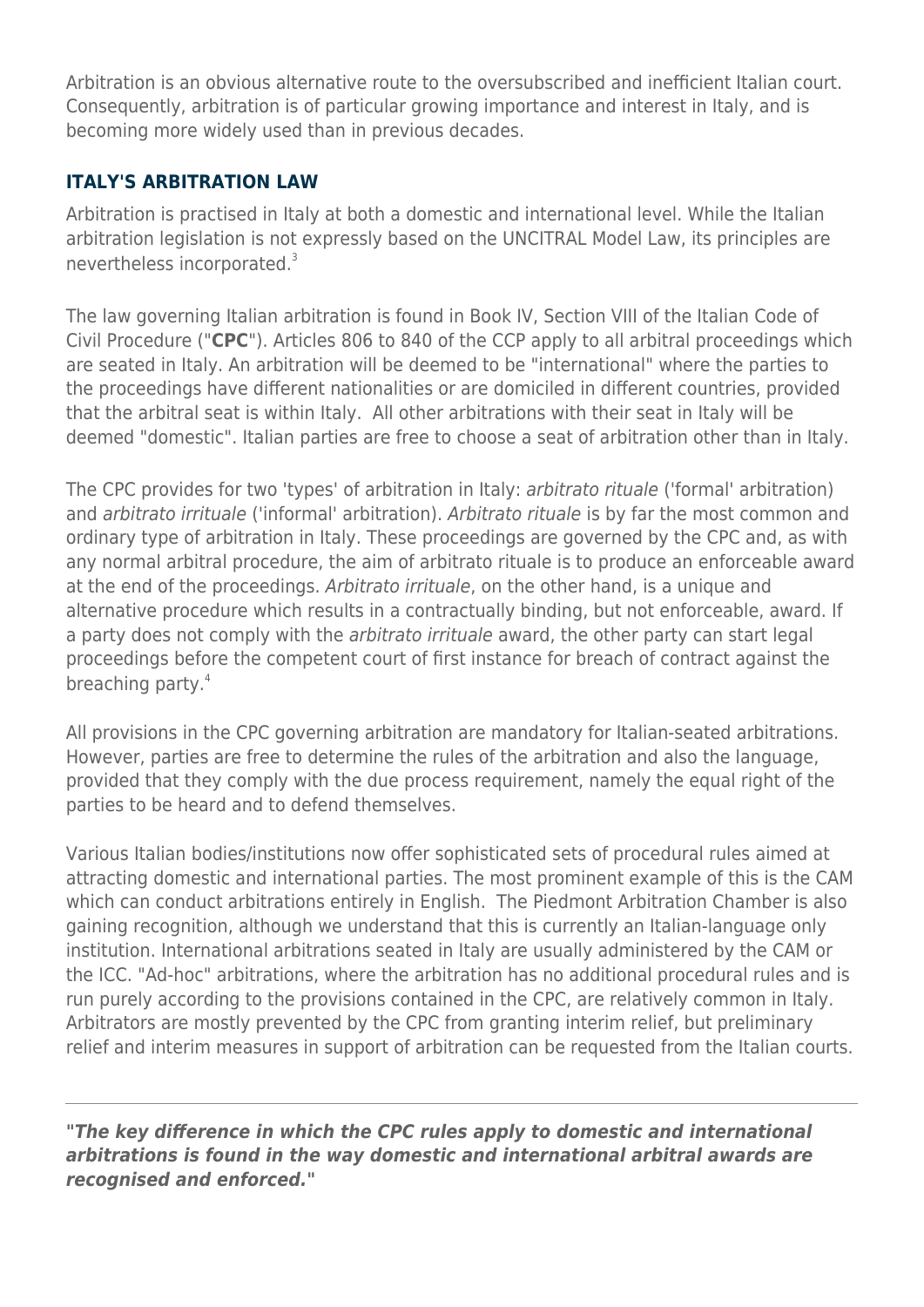The key difference in which the CPC rules apply to domestic and international arbitrations is found in the way domestic and international arbitral awards are recognised and enforced. Enforcement of domestic awards requires the filing of a request with the court of the relevant Italian seat. Having conducted a formal review of the award, the relevant Italian court declares enforceability by decree. In the case of an award rendered outside of Italy, the request for enforcement must be filed with the President of the Court of Appeal. The President will order the recognition and enforcement of the award if it is satisfied that the award is in line with formal requirements, does not infringe public policy grounds, and that the dispute is arbitrable under Italian law. In relation to recognition and enforcement of foreign awards rendered in commercial arbitrations (including UK and US awards), the provisions of the CPC reflect the rules of the New York Convention on the Recognition and Enforcement of Arbitral Awards (1958) ("New York Convention"), to which Italy is a signatory. Italy is also a party to the 1927 Geneva Convention on the Execution of Foreign Arbitral Awards, the 1961 European Convention on International Commercial Arbitration and the 1965 Washington Convention on the Settlement of Investment Disputes between States and Nationals of Other States.



The Italian legislators have demonstrated a firm commitment to promoting arbitration as a favourable means of dispute resolution, having reformed the arbitration provisions in the CPC in 1983, 1994, and most recently in 2006. Further, the introduction of procedural provisions applicable specifically to company disputes via Legislative Decree no. 5/2003 is thought to be an attempt to encourage the resolution of company law matters by arbitral tribunals, thus helping to lighten the case load of the Italian justice system.

The ICC's 2018 dispute resolution statistics demonstrate that ICC administered arbitration is a popular choice among Italian parties. Italian was the fifth most frequent nationality in new cases. There were 87 Italian parties in total, 38 of which were claimants and 49 were respondents.

While the recent number and value of cases reported by CAM suggests that arbitration practice may have plateaued slightly and that fewer large-scale disputes are being arbitrated within Italy itself at present, CAM's statistics nevertheless demonstrate that parties are waking up to the possibility of international arbitration in Italy. With an increased quantity of disputes to be resolved, Italy's 'arbitration machine' could be up and running at full speed. This would, of course, also assist in relieving the burden on the saturated Italian courts.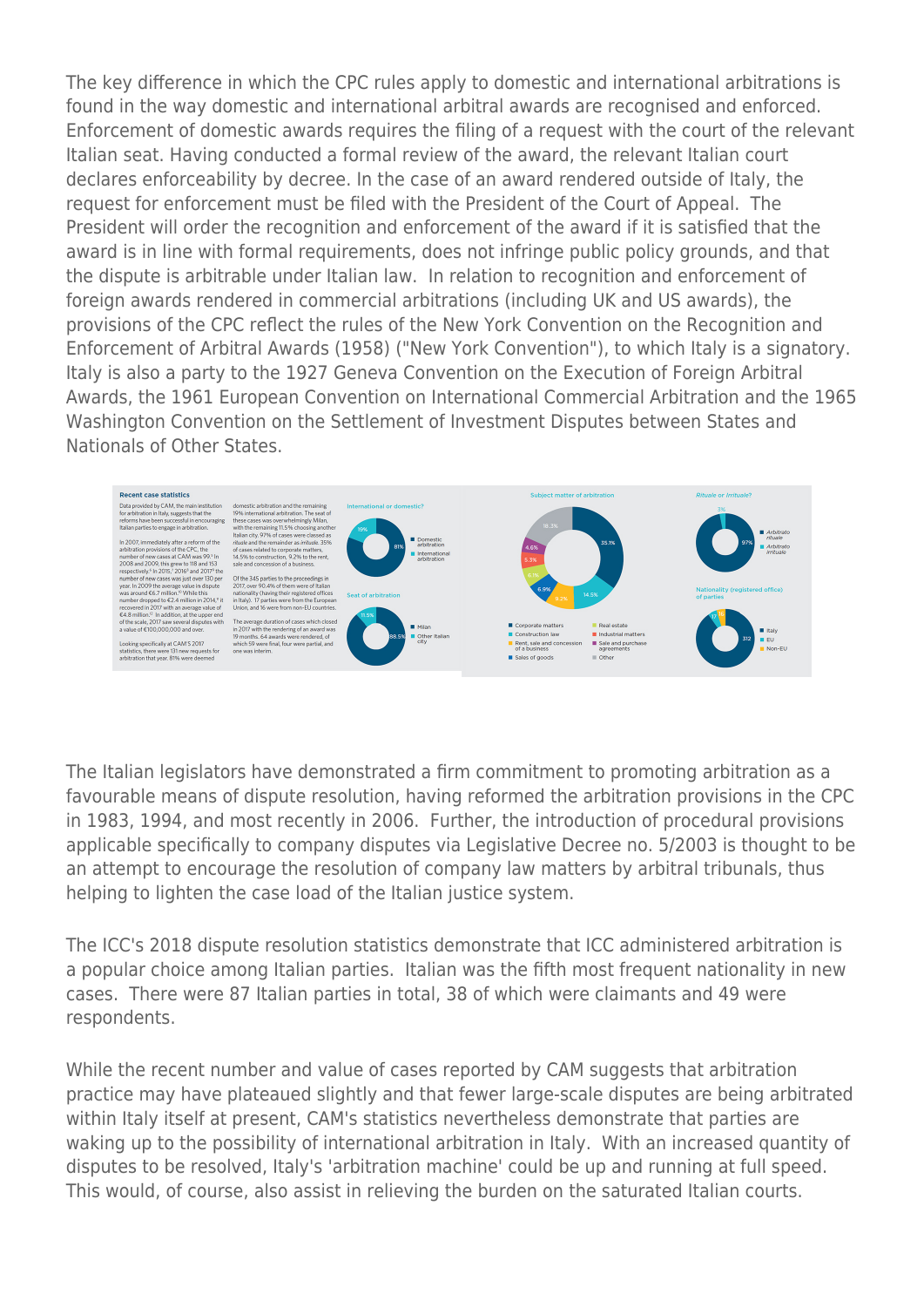#### **2019 CAM RULES REFORM**

The increase in arbitration caseload in Italy may not be far away. CAM's new arbitration rules, which were published in June 2019 and entered into force as of 1 March 2019, provide for an even more efficient system of administration of arbitral proceedings. They apply to arbitration proceedings commenced after 1st March 2019, unless the parties have agreed under Article 832 of the CPC that the arbitration proceedings shall be subject to the arbitration rules in force at the time of the stipulation of the arbitration clause (in which case, CAM may refuse to manage the proceedings). The 2010 Rules remain in force for all proceedings initiated up to 28 February 2019.

Crucially, it appears that the new rules attempt to align CAM with those of the leading institutions in international arbitration and their best practices. The main new features involve the arbitral tribunal having the power to adopt interim and provisional measures of protection with binding contractual effect on the parties (Article 26). Another key introduction is the concept of an emergency arbitrator (Article 44), who also has the power to issue provisional measures.

The rules also strengthen the standard of transparency and impartiality of the entire procedure, and include a special provision addressing these issues in connection with thirdparty funding. Further, the rules cater for scenarios such as the replacement of the arbitral tribunal (Article 23). They also include a duty to act in good faith during any phase of the proceedings (Article 9).

These revisions can only help to enhance and promote Italy as a worthy venue of international arbitration proceedings.

#### **COMMENT**

Although Italy cannot yet be considered a major arbitral hub, its practice is slowly but surely solidifying, both on the domestic and international front. The tradition of litigating commercial disputes in the domestic courts is deeply rooted in Italian legal culture and shifting away from the status quo has proven more difficult that perhaps expected. Nonetheless, legislators and arbitration practitioners continue to make great efforts to promote a new arbitration-friendly culture for parties seeking to resolve their commercial disputes. CAM's issuance of its revised set of arbitration rules last month demonstrates Italy's continued determination and commitment to this cause.

In particular, by bringing the CAM Arbitration Rules in line with rules of major international organisations such as the ICC and the LCIA, arbitral practitioners are aiming not only at increasing the practice of arbitration itself in Italy, but also promoting Italy as a potential seat of arbitration for foreign parties. This can be deemed as a welcome development, as bringing big international cases within the sphere of Italy-seated tribunals is likely to also encourage domestic parties to consider arbitration as a plausible alternative to the traditional litigation waitlist. It is hoped that the arbitration players of Italy will soon see the fruits of their labours with increased numbers of disputes trickling before arbitral tribunals, rather than stagnating in front of the already overstretched Italian judicial system.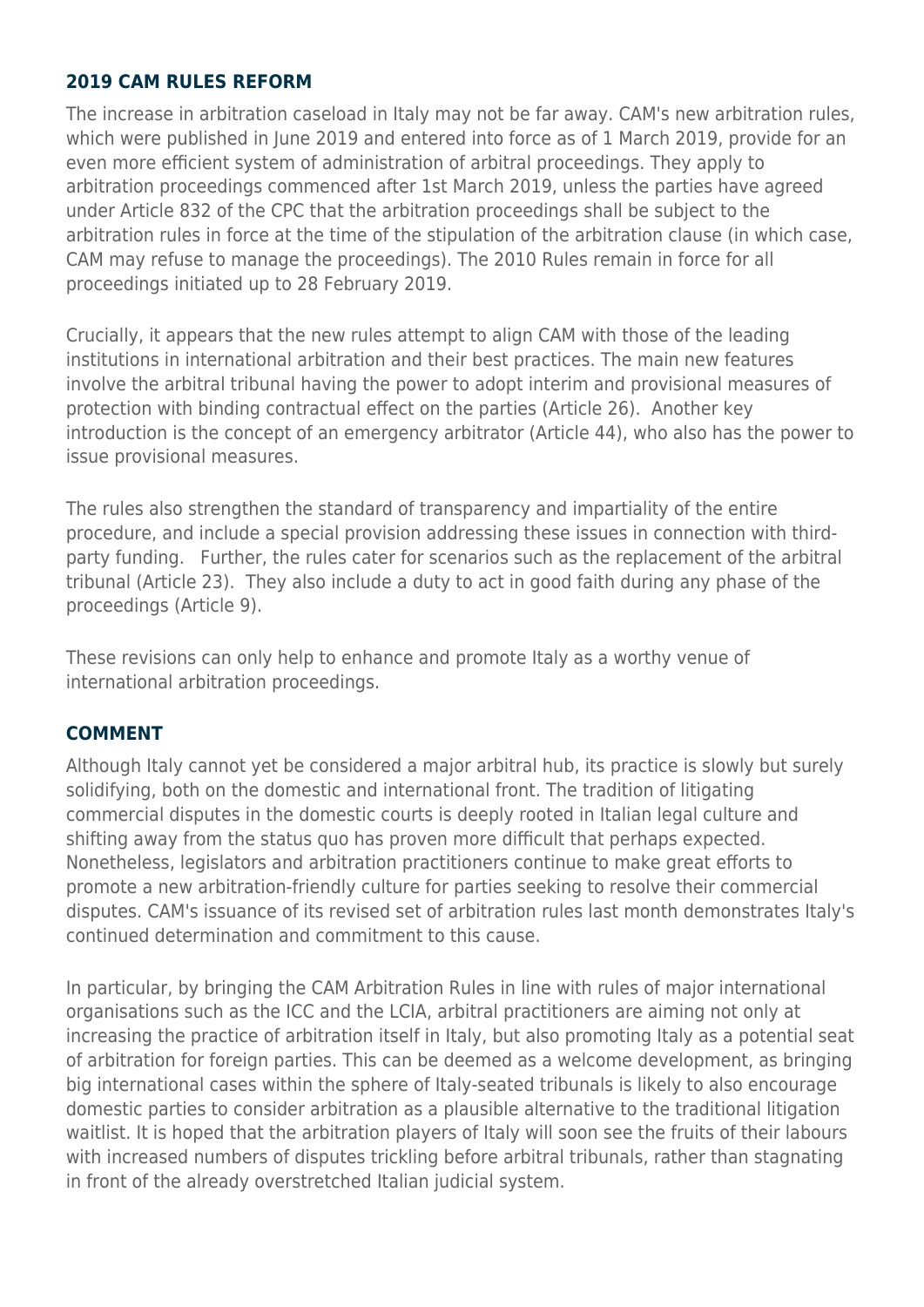#### 1. [http://arbitrationblog.kluwerarbitration.com/2015/12/18/the-strange-case...](http://arbitrationblog.kluwerarbitration.com/2015/12/18/the-strange-case-of-italy-and-its-distrust-of-international-arbitration/ )

- 2. Article 31 of the Brussels Recast Regulation provides that, where the court upon which jurisdiction is conferred by an exclusive jurisdiction clause is seized, a court in any other Member State must refuse to hear the matter until the "chosen" court declines jurisdiction. This 'anti-torpedo' provision thus acts to get around strategic attempts by parties to bring cases in the Italian courts, in circumstances in which the court of another Member State has prima facie exclusive jurisdiction. This is in contrast to the original Brussels Regulation, which gave priority to the Member State court first seized of a dispute.
- 3. As of 2016, CAM has introduced a procedure which regulates services for arbitrations conducted in accordance with UNCITRAL. The arbitral institutions provide assistance to follow the UNCITRAL Model Law at the parties' request.
- 4. https://equides.cmslegal.com/pdf/arbitration\_volume\_i/cms%20gta\_vol%20i\_..., pp. 464-465.
- 5. [www.camera-arbitrale.it/upload/documenti/statistiche/2007-2012-cam-arbit...](http://www.camera-arbitrale.it/upload/documenti/statistiche/2007-2012-cam-arbitration_facts-figures.pdf )
- 6. Ibid.
- 7. [www.camera-arbitrale.it/upload/documenti/statistiche/2015-cam-arbitratio...](http://www.camera-arbitrale.it/upload/documenti/statistiche/2015-cam-arbitration-facts-figures.pdf )
- 8. [www.camera-arbitrale.it/upload/documenti/statistiche/2016-cam-arbitratio...](http://www.camera-arbitrale.it/upload/documenti/statistiche/2016-cam-arbitration-facts-figures.pdf )
- 9. [www.camera-arbitrale.it/upload/documenti/statistiche/2017-cam-arbitratio...](http://www.camera-arbitrale.it/upload/documenti/statistiche/2017-cam-arbitration-facts-figures.pdf )
- 10. [www.camera-arbitrale.it/upload/documenti/statistiche/2007-2012-cam-arbit...](http://www.camera-arbitrale.it/upload/documenti/statistiche/2007-2012-cam-arbitration_facts-figures.pdf )
- 11. [www.camera-arbitrale.it/upload/documenti/statistiche/2014-cam-arbitratio...](http://www.camera-arbitrale.it/upload/documenti/statistiche/2014-cam-arbitration-facts-figures.pdf )
- 12. [www.camera-arbitrale.it/upload/documenti/statistiche/2017-cam-arbitratio...](http://www.camera-arbitrale.it/upload/documenti/statistiche/2017-cam-arbitration-facts-figures.pdf )